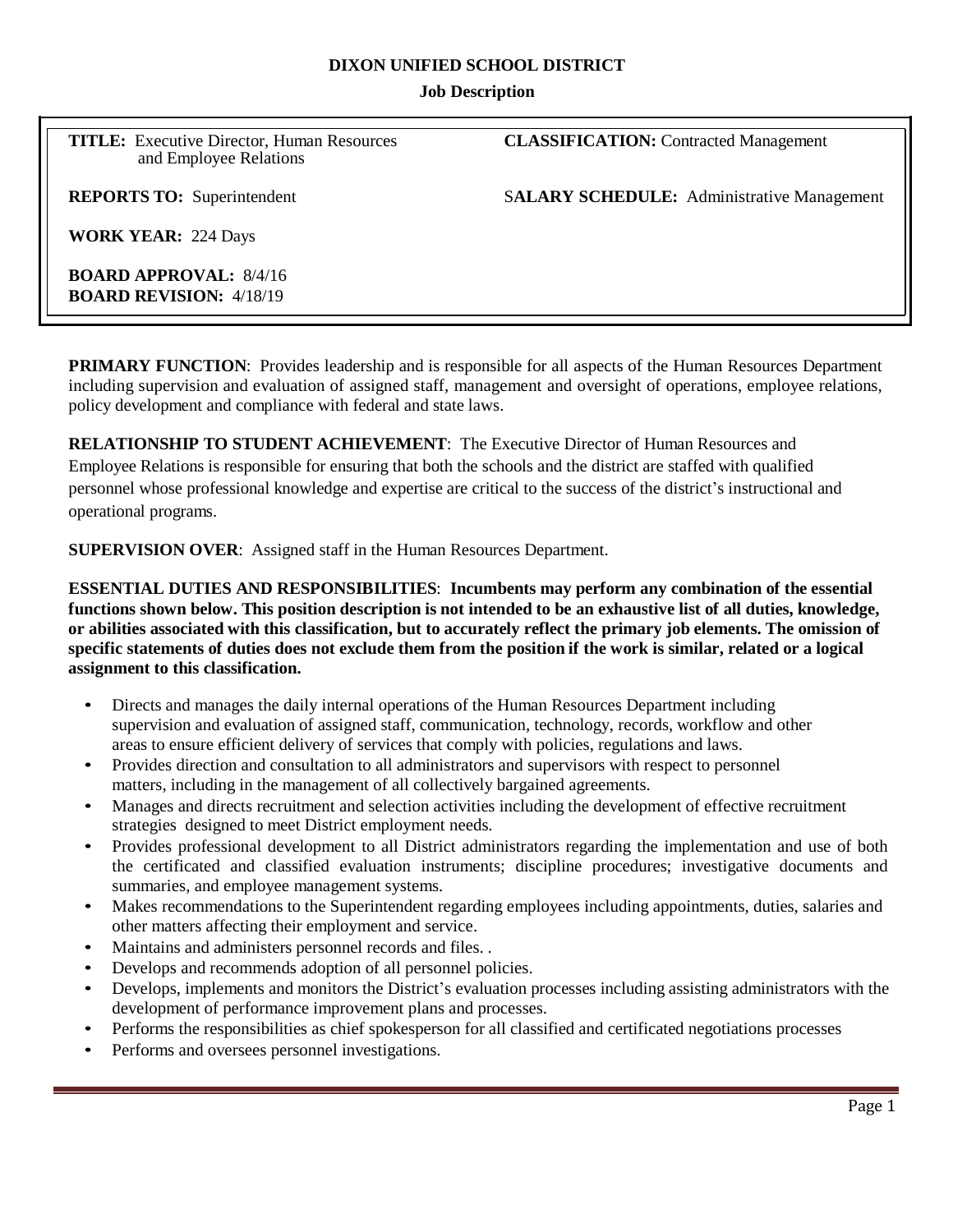- Ensures compliance with all state and federal laws, rules and regulations relating to personnel matters.
- Directs and oversees the District's leaves of absence and workers compensation programs and ADA processes.
- Manages and coordinates District's Professional Growth programs for certificated and classified employees in conjunction with Educational Services and oversees the planning and of classified professional development activities.
- Manages and directs the District's front office reception activities including coordinating the intradistrict/interdistrict enrollment processes
- Coordinates with Business Services and Educational Services to allocate and monitor appropriate staffing formulas.
- Prepares recommendations and presentations for Board of Education and communicates personnel information requested by staff or Board of Education.
- Performs other duties as assigned by Superintendent

# **TRAINING, EDUCATION, AND EXPERIENCE:**

Any combination of experience and education that could provide the required knowledge and ability would be qualifying. A typical way to obtain the required knowledge and abilities would be:

- Bachelor's degree from an accredited institution or possession of an Administrative Services Credential
- Five (5) years of experience in a responsible public education administrative or supervisory position.
- Prior experience in human resources in California K-12 education preferred.

# **LICENSES AND OTHER REQUIREMENTS:**

- Must possess a valid California Driver's License, be insurable by the District's carrier, and have the use of a personal vehicle.
- Fingerprint/criminal justice clearance.
- Possession of a negative T.B. test that is no more than four months old and renewable every four years.

## **KNOWLEDGE AND ABILITIES: The following outline of essential knowledge, abilities, and physical requirements is not exhaustive and may be supplemented as necessary in accordance of the job.**

### KNOWLEDGE OF:

- State and federal laws pertaining to personnel administration and employer-employee relations.
- Principles, trends, methods, strategies and procedures pertaining to personnel management in a K-12 school district environment.
- Labor laws, contract negotiations and management and grievance processing.
- Principles of classification and compensation.
- Legal and equitable recruitment and selection techniques and procedures.
- Research and development methods, techniques and strategies.
- Evaluation practices, methods and design.
- Staffing practices and projections.
- Principles and practices of management, supervision and training.
- Budget development and control.
- Position control systems and practices and its interface with business services.
- Basic mathematical skills.
- Record-keeping and report preparation techniques.
- Interpersonal skills using tact, patience and courtesy.
- Computer procedures, software, and applications.